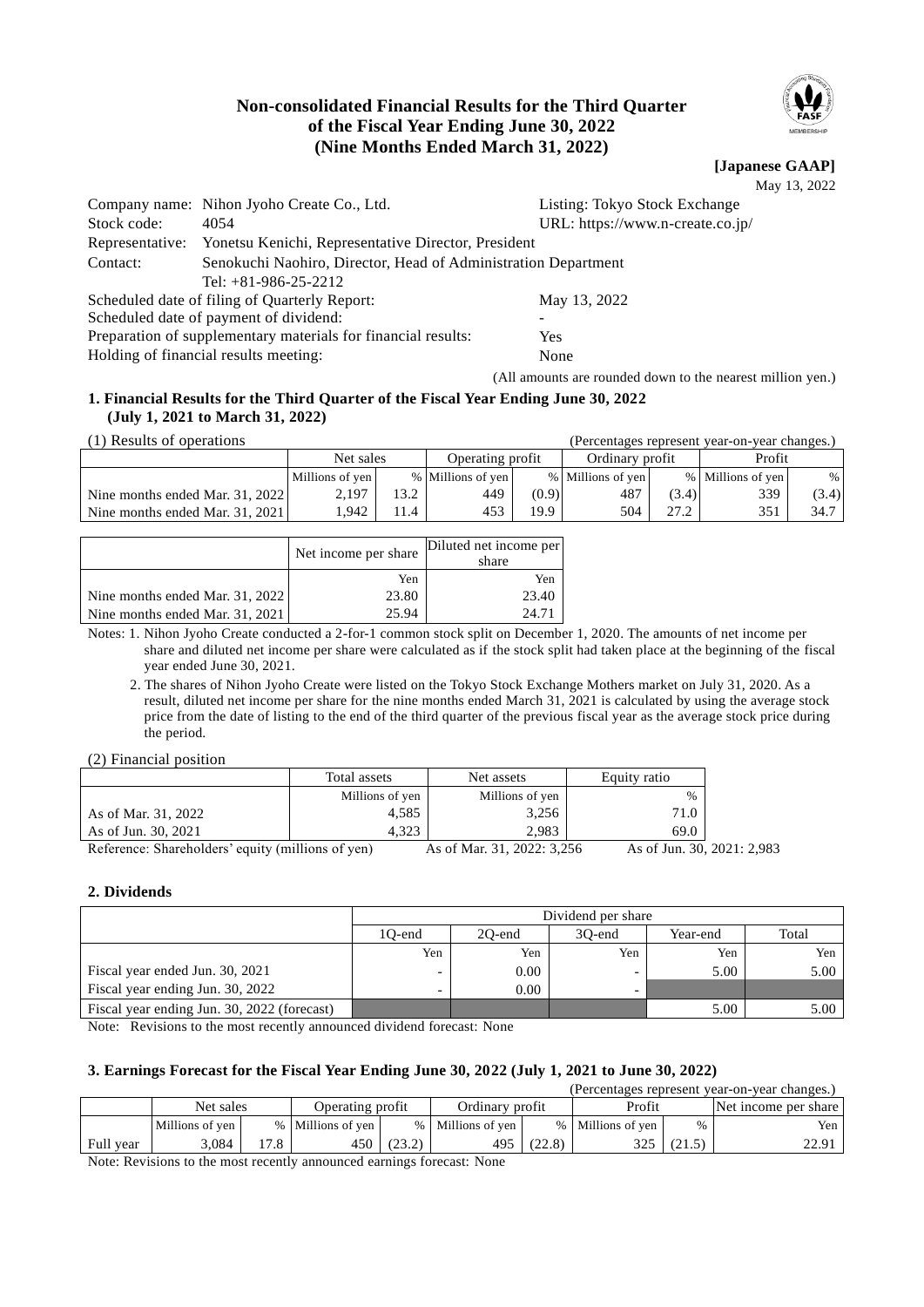### **\* Notes**

(1) Application of special accounting methods for preparing quarterly non-consolidated financial statements: Yes

- (2) Changes in accounting policies and accounting estimates, and restatements
	- 1) Changes in accounting policies due to revisions in accounting standards, others: Yes
	- 2) Changes in accounting policies other than 1) above: None
	- 3) Changes in accounting estimates: None
	- 4) Restatements: None
- (3) Number of shares outstanding (common shares)

| 1) Number of outstanding shares as of the end of the period (including treasury shares) |                   |                                  |                   |
|-----------------------------------------------------------------------------------------|-------------------|----------------------------------|-------------------|
| As of Mar. 31, 2022:                                                                    | 14,260,440 shares | As of Jun. 30, 2021:             | 14,226,440 shares |
| 2) Number of treasury shares as of the end of the period                                |                   |                                  |                   |
| As of Mar. 31, 2022:                                                                    | 30 shares         | As of Jun. 30, 2021:             | 30 shares         |
| 3) Average number of outstanding shares during the period                               |                   |                                  |                   |
| Nine months ended Mar. 31, 2022:                                                        | 14,247,915 shares | Nine months ended Mar. 31, 2021: | 13,533,298 shares |

Note: Nihon Jyoho Create conducted a 2-for-1 common stock split on December 1, 2020. The number of outstanding shares as of the end of the period and the average number of outstanding shares during the period were calculated as if the stock split had taken place at the beginning of the fiscal year ended June 30, 2021.

\* This quarterly financial report is not subject to quarterly review by certified public accountants or auditing firms.

\* Explanation of appropriate use of earnings forecasts, and other special items

Forecasts of future performance in these materials are based on estimates and assumptions judged to be valid and information available at the time these materials were prepared, but are not guarantees by Nihon Jyoho Create regarding future performance. Actual results may differ from these forecasts for various reasons.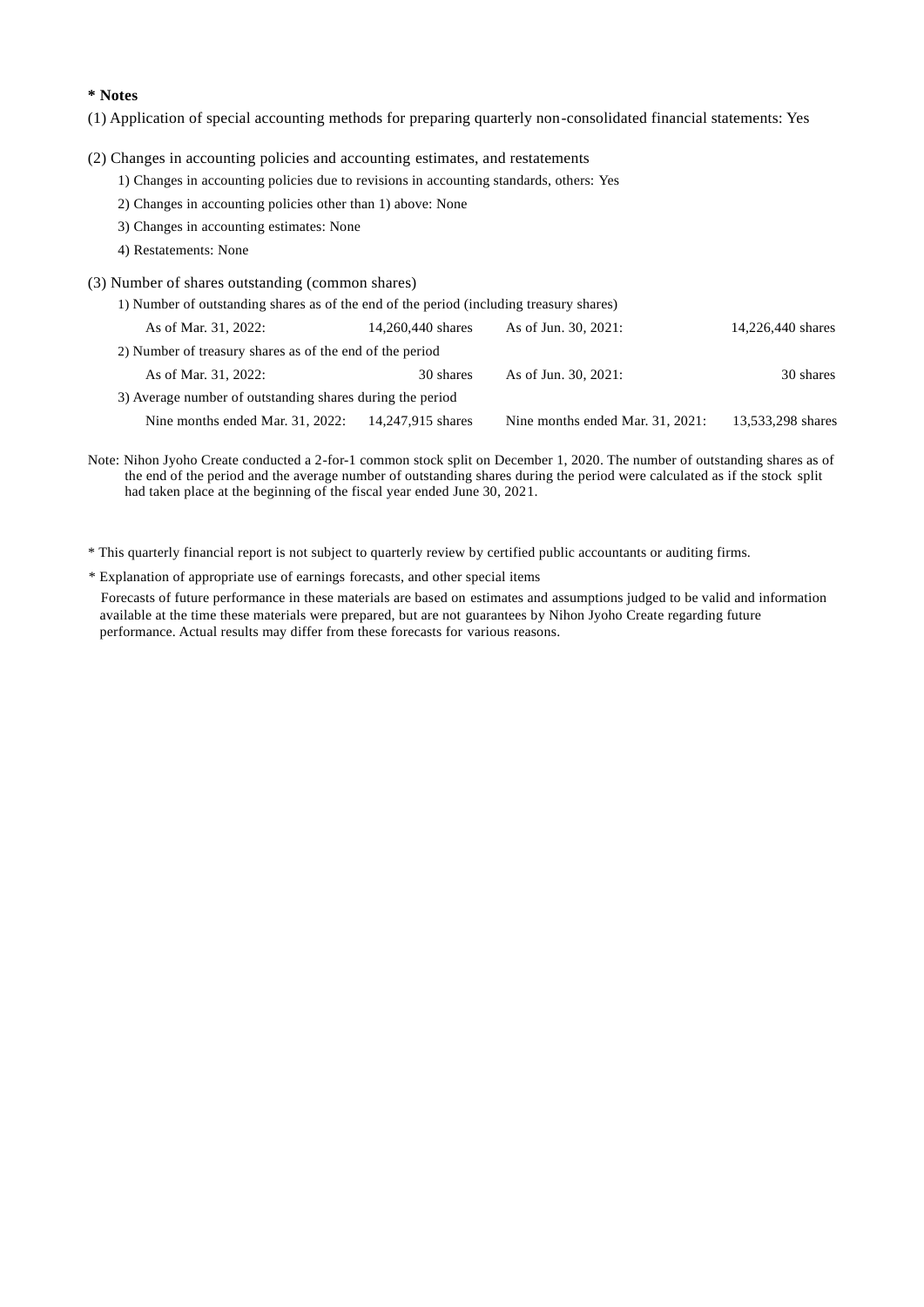# Contents of Attachments

| 1. Qualitative Information on Quarterly Financial Performance                                              | $\mathfrak{2}$ |
|------------------------------------------------------------------------------------------------------------|----------------|
| (1) Explanation of Results of Operations                                                                   | $\mathfrak{2}$ |
| (2) Explanation of Financial Position                                                                      | 3              |
| (3) Explanation of Earnings Forecast and Other Forward-looking Statements                                  | 4              |
| 2. Quarterly Non-consolidated Financial Statements and Notes                                               | 5              |
| (1) Quarterly Non-consolidated Balance Sheet                                                               | 5              |
| (2) Quarterly Non-consolidated Statement of Income                                                         | 6              |
| (3) Notes to Quarterly Non-consolidated Financial Statements                                               | $\tau$         |
| Going Concern Assumption                                                                                   | $\tau$         |
| Significant Changes in Shareholders' Equity                                                                | 7              |
| Application of Special Accounting Methods for Preparing<br>Quarterly Non-consolidated Financial Statements | 7              |
| Changes in Accounting Policies                                                                             | $\tau$         |
| <b>Subsequent Events</b>                                                                                   | 8              |
| 3. Other                                                                                                   |                |

Important Information about Going Concern Assumption 10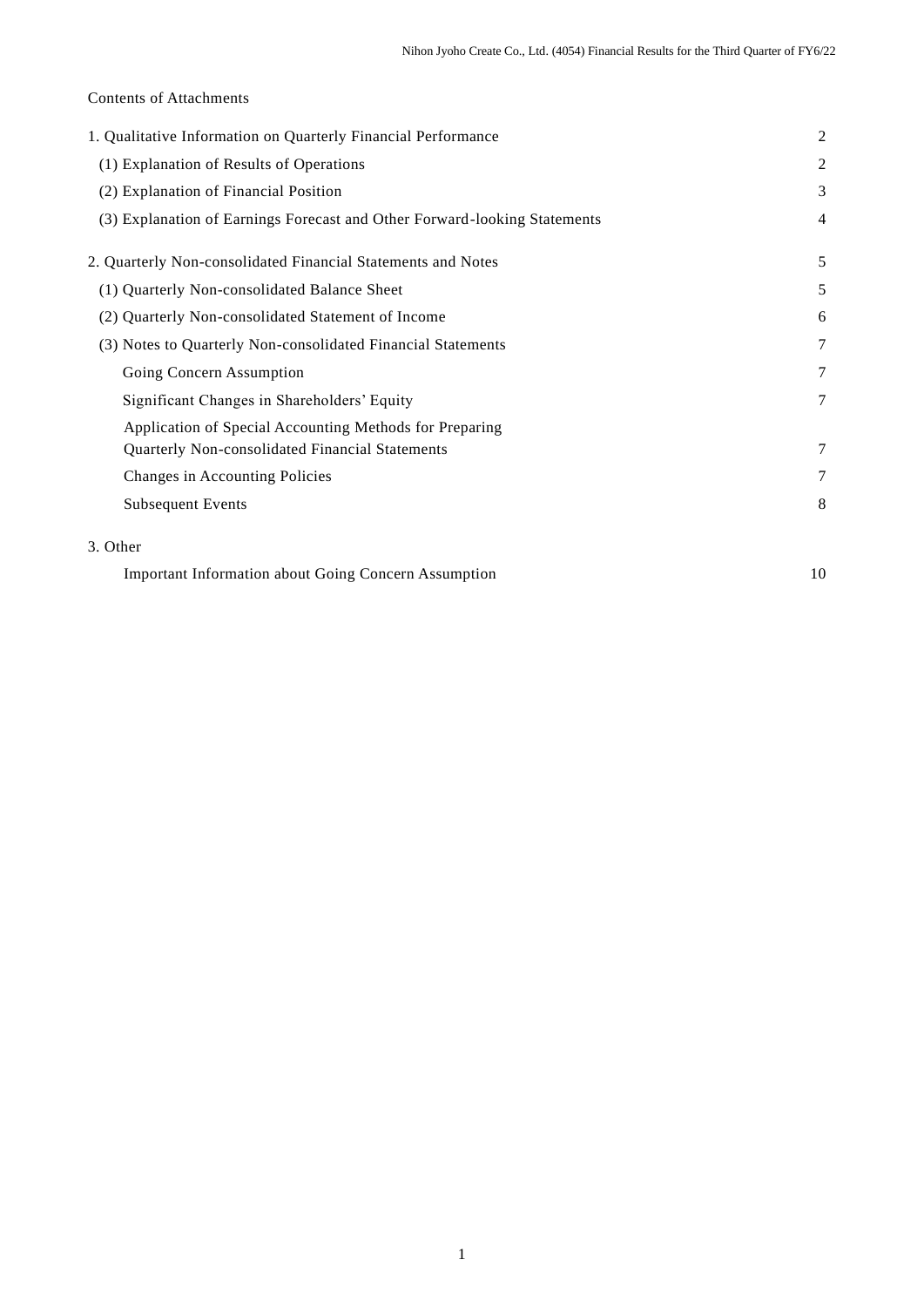### **1. Qualitative Information on Quarterly Financial Performance**

### **(1) Explanation of Results of Operations**

Forward-looking statements stated herein are based on the estimates and assumptions of Nihon Jyoho Create as of March 31, 2022.

During the nine-month period ended March 31, 2022, the Japanese economy was in a challenging environment because of the impact of the COVID-19 pandemic but there are expectations for a recovery because of various preventive measures and the upturn in overseas economies. However, there is a risk of an economic downturn because of uncertainty created by the Ukraine crisis, the high cost of raw materials, financial market volatility and limitations on the supply of many items. Furthermore, caution is still required regarding the pandemic. In the market for real estate support services, including the SaaS-type cloud services and other services that we provide, opportunities for the digital transformation of the entire real estate industry are increasing ahead of the May 2022 start of the use of electronic formats (elimination of seal impressions) for all real estate contracts. In addition, demand for IT capital expenditures is growing for the increasing use of telework for safety during the pandemic and improving productivity. As a result, the business climate is remaining favorable for operations of Nihon Jyoho Create.

Under the circumstances we are implementing various strategies to build optimum platforms for the real estate industry and achieve the goals of our Three-Year Plan Growth Strategy that lays down the plan for the next three years.

\* Details of the Three-Year Growth Strategy can be found in the "Results of Operations for the Fiscal Year Ended June 30, 2021" posted on our IR website.

Our basic strategy is to propose the introduction of free of charge services such as "Fudosan BB," a B-to-B property listing platform, and "Electronic Rent Application" to increase contact with real estate agents throughout Japan, and then to sell value-added paid solutions. The significant feature of our service is that it offers integrated lineup of services that cover all operations of the real estate companies. Selection of optimum combinations of services offers additional benefits. In addition, we have been proactively proposing solutions to new customers and upsells and cross-sells to existing customers since many services have a billing system that matches the growth of customers.

In one step involving the May 2022 start of electronic real estate contracts, we established an agreement with Century 21 Real Estate of Japan Ltd. for the OEM provision of our e-contract system. This will give the 991 member stores (as of December 31, 2021) of this company access to this system. Nihon Jyoho Create and Century 21 Real Estate of Japan plan to use this alliance for creating new synergies that result in progress involving the goals of both companies as well as more progress of the real estate industry. Furthermore, we will continue to conduct extensive e-contract sales activities that leverage our ability to develop products internally in order to increase the number of new customers for this service and the number of current customers who use this service.

Creating platforms is the central theme of our medium-term vision. As in the fiscal year's first half, we continued activities for forging alliances with many companies in order to accomplish this vision. One step is the start of data linkage involving the Fudosan BB free B-to-B property listing platform service and the property information of Daikyo Anabuki Real Estate Inc. This adds more value to Fudosan BB. We also started an alliance with AIG General Insurance Co., Ltd. that facilitates a data link with an insurance company. In addition, we started an alliance with Credit Saison Co., Ltd. involving rent guarantees. There are now rent guarantee alliances with more than 30 companies. These alliances will expand the scope of our platform, and, with our partners, we will continue to contribute to the digital transformation of the real estate industry.

The increase in the number of sales consultants, which are critically important elements of the Three-Year Plan, is progressing generally as planned, although there are delays in when some new employees are starting their jobs. Recently hired sales consultants are already working at one of our 29 sales offices. Recruiting activities are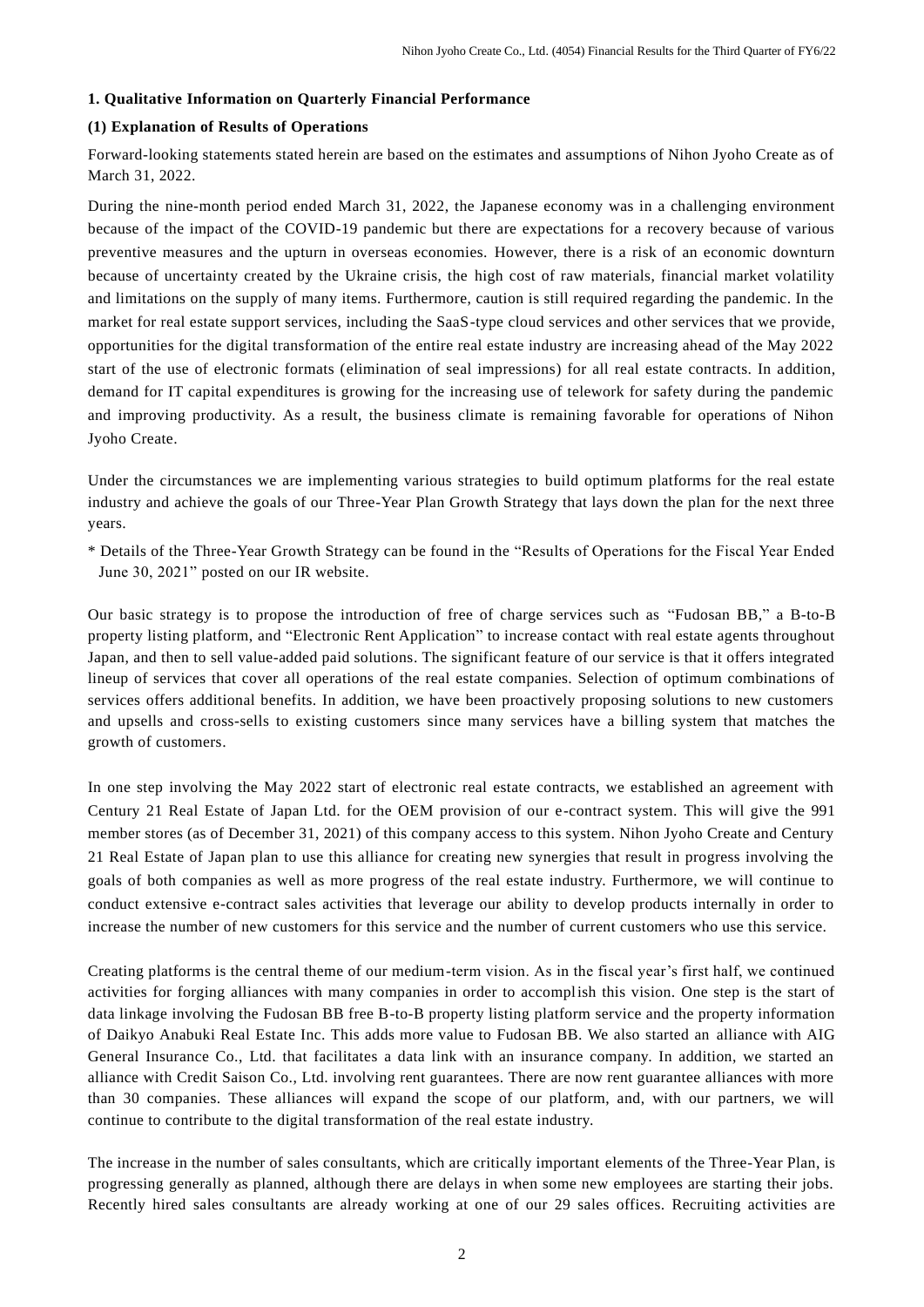continuing in order to achieve the goal of adding 60 people to our sales consultant team during the current fiscal year. A department dedicated solely to education and training activities is providing highly effective support for new employees. We are upgrading education tools and taking other steps to make these new employees productive quickly.

The impact of the COVID-19 pandemic on our financial results was not significant.

Our results of operations for the first nine-month period from July 1, 2021 to March 31, 2022 were as follows: Net sales: 2,197 million yen, an increase of 255 million yen (13.2%) over the same period last year Operating profit: 449 million yen, a decrease of 4 million yen (0.9%) over the same period last year Ordinary profit: 487 million yen, a decrease of 16 million yen (3.4%) over the same period last year Profit: 339 million yen, a decrease of 11 million yen (3.4%) over the same period last year

The performance by service category is as follows.

### **Solutions for Brokers**

In the Solutions for Brokers segment, there are many sales activities involving our tools and services to solve issues, such as promotions using our website, web advertisements and solutions related to real estate portal sites.. In addition, we are using many activities for the conversion of customers from free services to services with fees. Our freemium strategy (see note) involves giving customers currently using the free B-to-B property listing platform service to start using services for the secondary use of data.

This has led to significant upselling, making the sales of this category to 682 million yen.

Note: Business model in which basic services or products are provided free of charge, and a fee is charged for the use of more advanced functions or services.

### **Solutions for Property Management**

Sales to new customers, sales of version upgrades to existing customers, additions of options and other activities are going well. Monthly fees continued to increase as the result of promotions involving IT investment subsidies and of the demand for upgrading "Chintai Kakumei" to its cloud-based version. The sales of this category was 1,487 million yen.

\* In addition to above sales of 2,170 million yen from the Solutions for Brokers and the Solutions for Property Management, sales of 27 million yen were recorded from other activities.

### **(2) Explanation of Financial Position**

### 1) Assets

Total assets at the end of the third quarter of the current fiscal year increased by 261 million yen from the end of the previous fiscal year to 4,585 million yen. The balance of current assets decreased by 17 million yen from the end of the previous fiscal year to 3,396 million yen. The balance of non-current assets increased by 279 million yen from the end of the previous fiscal year to 1,189 million yen.

The decrease in current assets is primarily attributable to a decrease in accounts receivable-trade. The increase in non-current assets is primarily attributable to an increase in intangible assets involving pre-release software that was developed internally.

### 2) Liabilities

Total liabilities at the end of the third quarter decreased by 11 million yen from the end of the previous fiscal year to 1,328 million yen. The balance of current liabilities decreased by 10 million yen from the end of the previous fiscal year to 1,323 million yen.

This is mainly attributable to a decrease in income taxes payable as income taxes for the previous fiscal year were paid and an increase in the provision for bonuses for the payment of summer bonuses.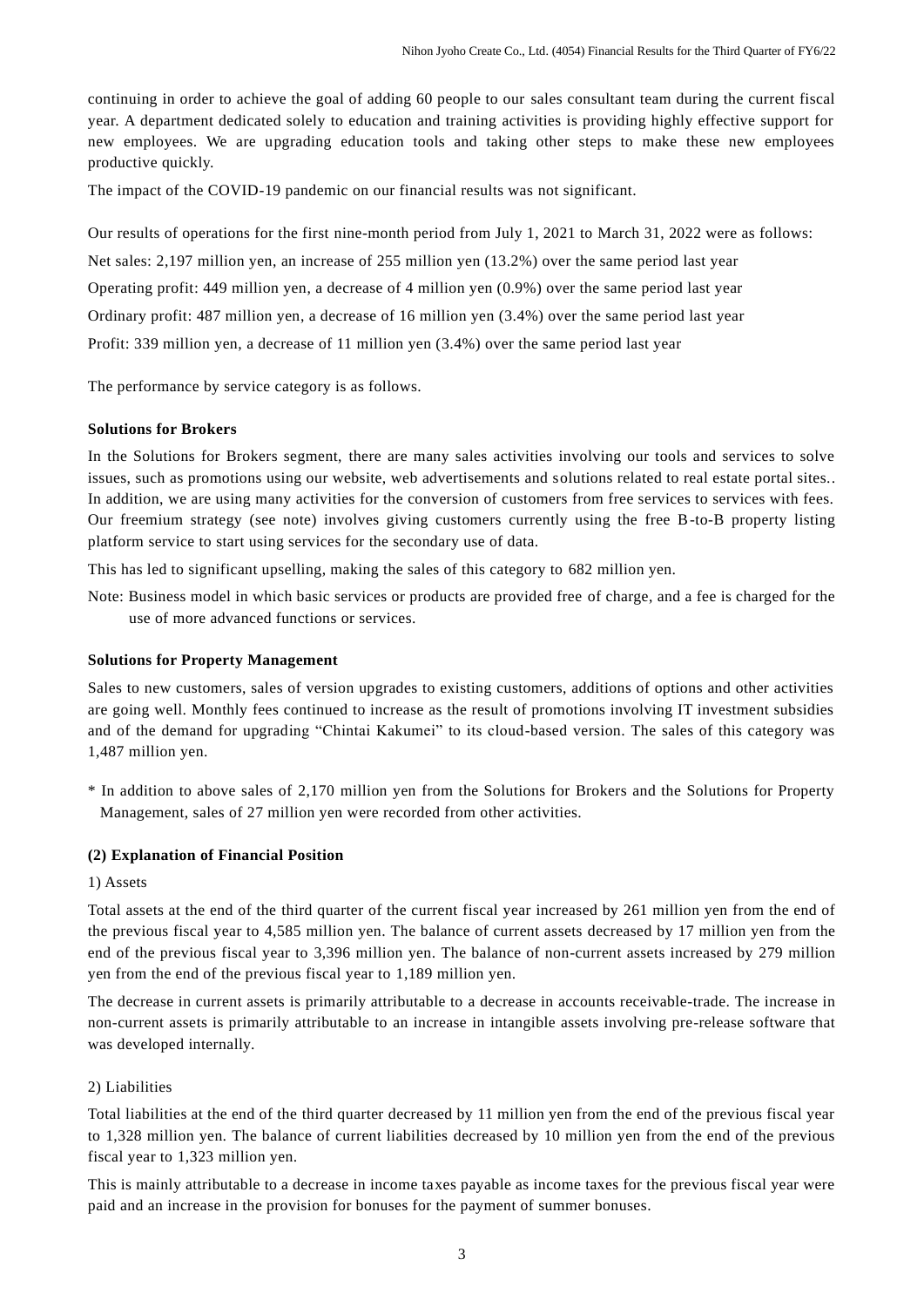### 3) Net assets

Net assets at the end of the third quarter increased by 273 million yen from the end of the previous fiscal year to 3,256 million yen.

This is primarily attributable to an increase in retained earnings due to the booking of profit.

### **(3) Explanation of Earnings Forecast and Other Forward-looking Statements**

There are no revisions to the forecast for the fiscal year ending June 30, 2022 that was announced on August 16, 2021 with "Non-consolidated Financial Results for the Fiscal Year Ended June 30, 2021 [Japanese GAAP]" because the effects of COVID-19 on results of operations is not material at this time.

An announcement will be made promptly if the forecast is revised.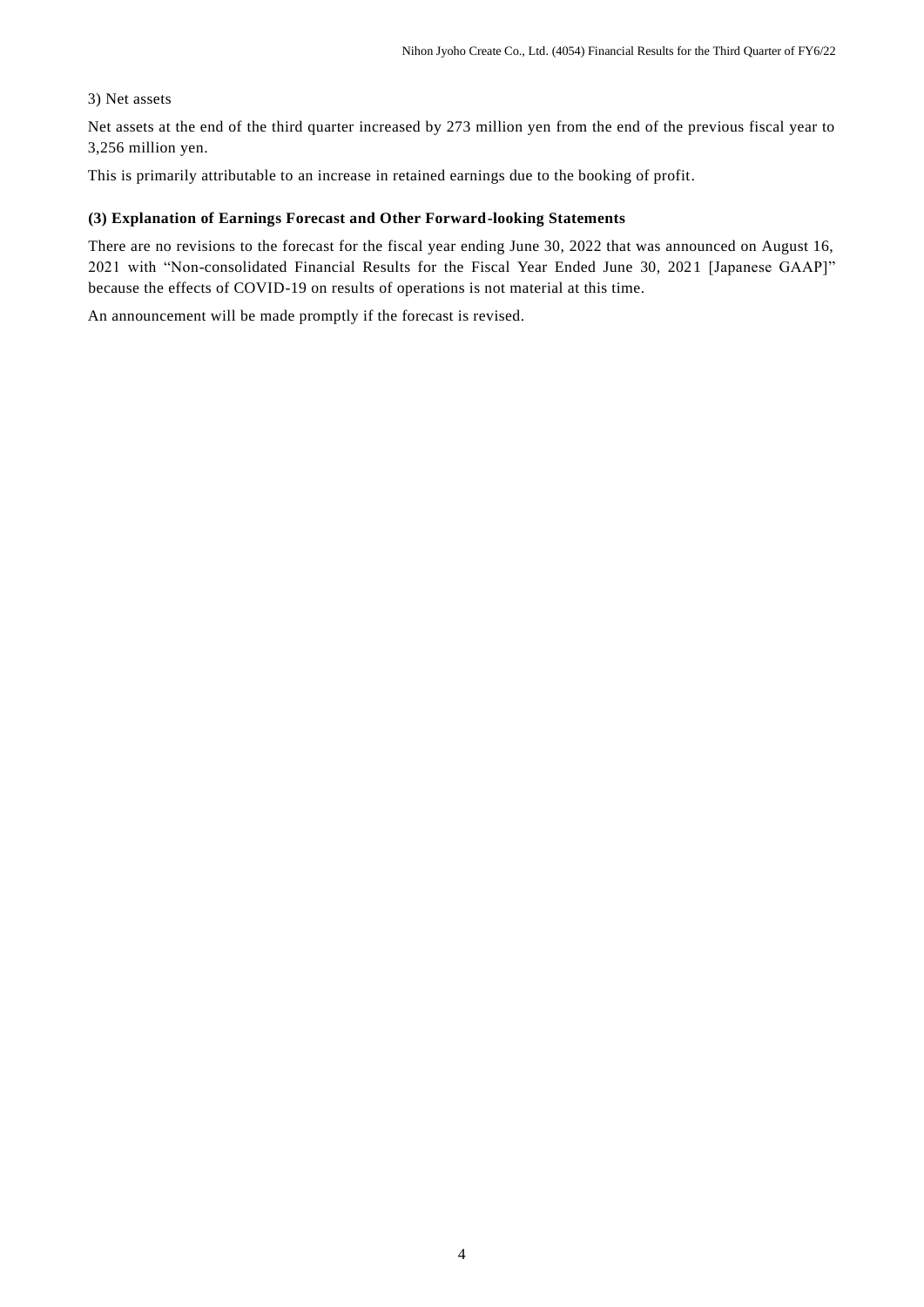# **2. Quarterly Non-consolidated Financial Statements and Notes**

# **(1) Quarterly Non-consolidated Balance Sheet**

| Quarterly Ton-consolidated Dalance          | FY6/21<br>(As of Jun. 30, 2021) | (Thousands of yen)<br>Third quarter of FY6/22<br>(As of Mar. 31, 2022) |
|---------------------------------------------|---------------------------------|------------------------------------------------------------------------|
| Assets                                      |                                 |                                                                        |
| Current assets                              |                                 |                                                                        |
| Cash and deposits                           | 2,990,952                       | 2,917,904                                                              |
| Accounts receivable-trade                   | 302,738                         | 275,281                                                                |
| Merchandise                                 | 1,405                           | 647                                                                    |
| Work in process                             | 9,859                           | 13,762                                                                 |
| Supplies                                    | 1,712                           | 1,643                                                                  |
| Other                                       | 114,490                         | 195,250                                                                |
| Allowance for doubtful accounts             | (7,169)                         | (8, 418)                                                               |
| Total current assets                        | 3,413,988                       | 3,396,072                                                              |
| Non-current assets                          |                                 |                                                                        |
| Property, plant and equipment               | 220,745                         | 220,745                                                                |
| Land                                        | 200,247                         | 203,282                                                                |
| Other, net                                  | 420,992                         | 424,028                                                                |
| Total property, plant and equipment         | 257,391                         | 463,643                                                                |
| Intangible assets                           |                                 |                                                                        |
| Investments and other assets                |                                 |                                                                        |
| Other                                       | 271,355                         | 335,317                                                                |
| Allowance for doubtful accounts             | (40, 116)                       | (33,871)                                                               |
| Total investments and other assets          | 231,239                         | 301,446                                                                |
|                                             |                                 |                                                                        |
| Total non-current assets                    | 909,623                         | 1,189,117                                                              |
| Total assets                                | 4,323,611                       | 4,585,190                                                              |
| Liabilities                                 |                                 |                                                                        |
| Current liabilities                         |                                 |                                                                        |
| Accounts payable-trade                      | 8,493                           | 8,927                                                                  |
| Income taxes payable                        | 140,127                         | 28,559                                                                 |
| Contract liabilities                        |                                 | 929,146                                                                |
| Advances received                           | 848,677                         |                                                                        |
| Provision for bonuses                       |                                 | 93,152                                                                 |
| Provision for loss on order received        | 226                             | 1,700                                                                  |
| Other                                       | 336,571                         | 262,159                                                                |
| Total current liabilities                   | 1,334,095                       | 1,323,644                                                              |
| Non-current liabilities                     |                                 |                                                                        |
| Asset retirement obligations                | 4,804                           | 4,571                                                                  |
| Other                                       | 1,542                           | 385                                                                    |
| Total non-current liabilities               | 6,346                           | 4,957                                                                  |
| Total liabilities                           | 1,340,442                       | 1,328,601                                                              |
| Net assets                                  |                                 |                                                                        |
| Shareholders' equity                        |                                 |                                                                        |
| Share capital                               | 719,408                         | 722,128                                                                |
| Capital surplus                             | 689,408                         | 692,128                                                                |
| Retained earnings                           | 1,574,318                       | 1,842,289                                                              |
| Treasury shares                             | (66)                            | (66)                                                                   |
| Total shareholders' equity                  | 2,983,068                       | 3,256,478                                                              |
| Valuation and translation adjustments       |                                 |                                                                        |
| Valuation difference on available-for-sale  | 101                             | 109                                                                    |
| securities                                  |                                 |                                                                        |
| Total valuation and translation adjustments | 101                             | 109                                                                    |
| Total net assets                            | 2,983,169                       | 3,256,588                                                              |
| Total liabilities and net assets            | 4,323,611                       | 4,585,190                                                              |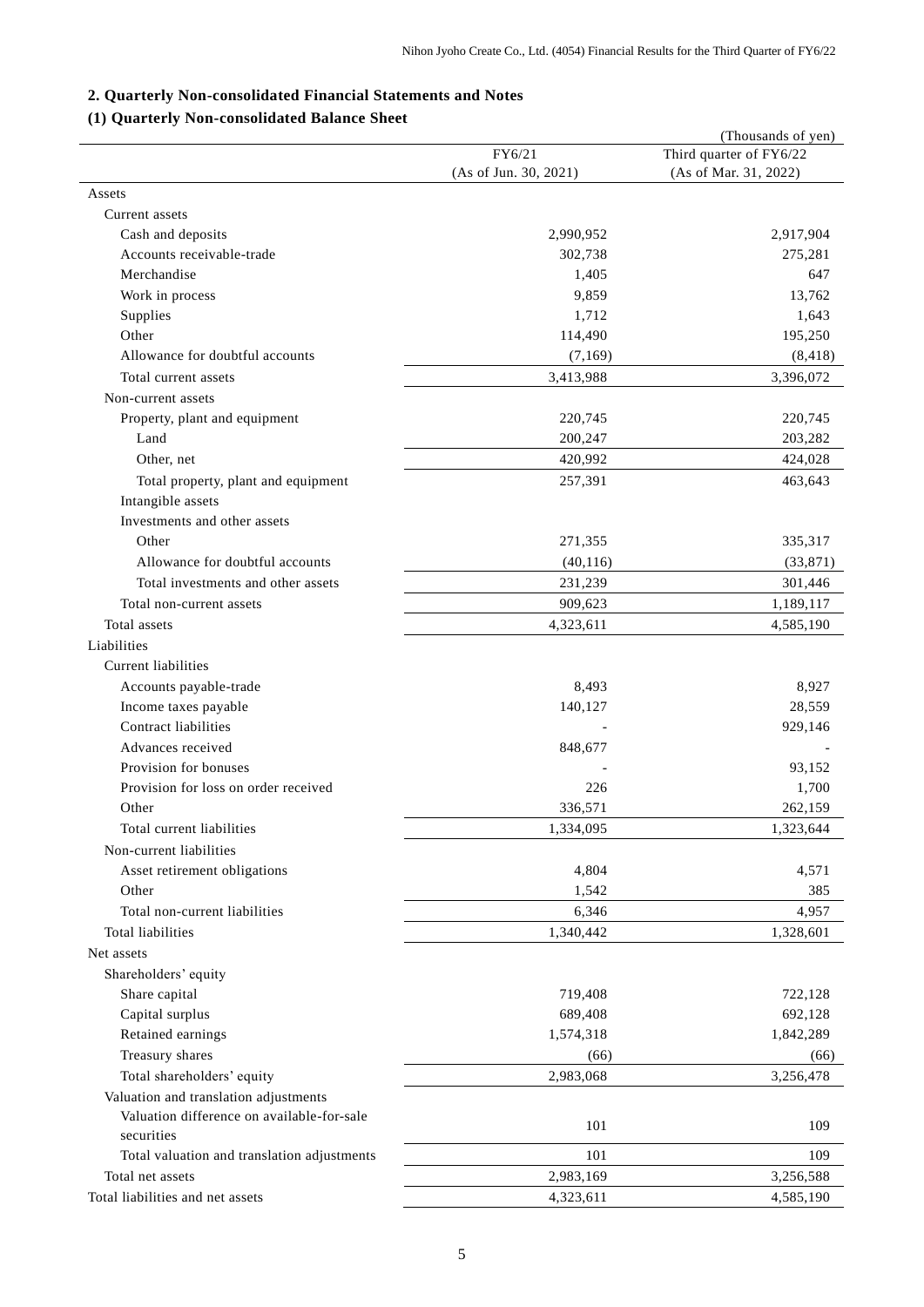# **(2) Quarterly Non-consolidated Statement of Income**

# **(For the Nine-month Period)**

|                                               |                                  | (Thousands of yen)               |
|-----------------------------------------------|----------------------------------|----------------------------------|
|                                               | First nine months of FY6/21      | First nine months of FY6/22      |
|                                               | $(Jul. 1, 2020 - Mar. 31, 2021)$ | $(Jul. 1, 2021 - Mar. 31, 2022)$ |
| Net sales                                     | 1,942,099                        | 2,197,644                        |
| Cost of sales                                 | 523,314                          | 572,348                          |
| Gross profit                                  | 1,418,785                        | 1,625,296                        |
| Selling, general and administrative expenses  | 965,026                          | 1,175,626                        |
| Operating profit                              | 453,758                          | 449,669                          |
| Non-operating income                          |                                  |                                  |
| Interest income                               | 24                               | 10                               |
| Dividend income                               | 12                               | 12                               |
| Commission income                             | 6,437                            |                                  |
| Insurance return                              | 57,274                           | 38,947                           |
| Other                                         | 2,326                            | 1,221                            |
| Total non-operating income                    | 66,075                           | 40,191                           |
| Non-operating expenses                        |                                  |                                  |
| Going public expenses                         | 14,519                           |                                  |
| Foreign exchange losses                       | 625                              | 2,157                            |
| Other                                         | 0                                |                                  |
| Total non-operating expenses                  | 15,145                           | 2,157                            |
| Ordinary profit                               | 504,689                          | 487,703                          |
| Extraordinary income                          |                                  |                                  |
| Gain on sale of property, plant and equipment | 8                                | 197                              |
| Total extraordinary income                    | 8                                | 197                              |
| Extraordinary losses                          |                                  |                                  |
| Loss on retirement of property, plant and     | 32                               | 346                              |
| equipment<br>Total extraordinary losses       | 32                               | 346                              |
|                                               |                                  |                                  |
| Profit before income taxes                    | 504,665                          | 487,554                          |
| Income taxes                                  | 153,665                          | 148,452                          |
| Profit                                        | 351,000                          | 339,102                          |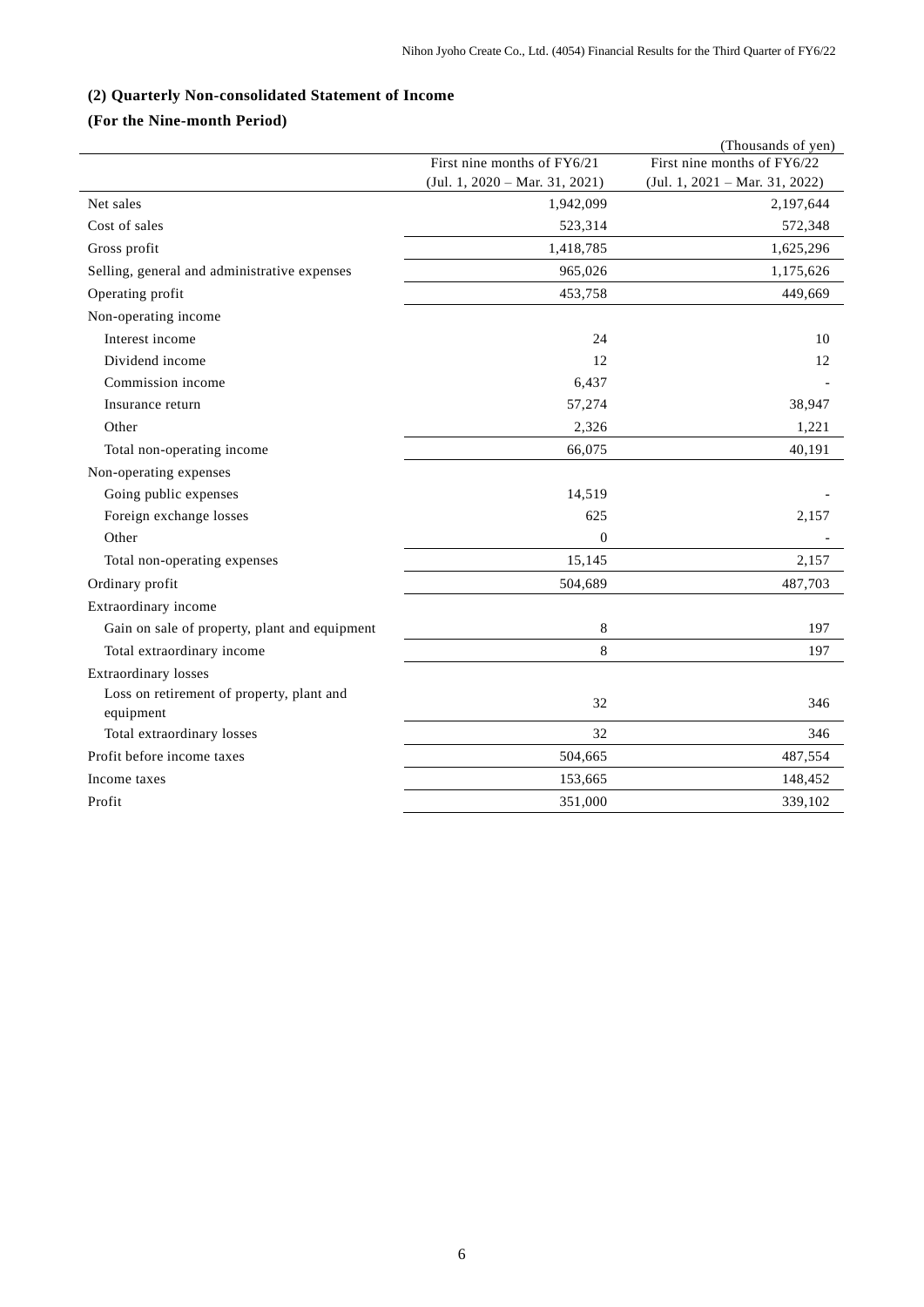### **(3) Notes to Quarterly Non-consolidated Financial Statements**

### **Going Concern Assumption**

Not applicable.

### **Significant Changes in Shareholders' Equity**

Not applicable.

# **Application of Special Accounting Methods for Preparing Quarterly Non-consolidated Financial Statements**

Calculation of tax expense

Tax expense was calculated by first reasonably estimating the effective tax rate after the application of tax effect accounting with respect to profit before income taxes for the fiscal year, and then multiplying such rate by the quarterly profit before income taxes.

### **Changes in Accounting Policies**

Application of the Accounting Standard for Revenue Recognition

Nihon Jyoho Create has applied the Accounting Standard for Revenue Recognition (Accounting Standards Board of Japan (ASBJ) Statement No. 29, March 31, 2020) from the beginning of the first quarter of the current fiscal year.

Due to the application of the Accounting Standard for Revenue Recognition, "Advances received" that were presented under the current liabilities in the non-consolidated balance sheet in the previous fiscal year is, from the first quarter of the current fiscal year, included in "Contract liabilities." In accordance with the transitional treatment prescribed in Paragraph 89-4 of the Accounting Standard for Revenue Recognition, no reclassification has been made to the prior year's financial statements to conform to the new presentation.

### Application of the Accounting Standard for Fair Value Measurement

Nihon Jyoho Create has applied the Accounting Standard for Fair Value Measurement (ASBJ Statement No. 30, July 4, 2019) from the beginning of the first quarter of the current fiscal year, and has applied the new accounting standard set forth by the Accounting Standard for Fair Value Measurement prospectively in a ccordance with the transitional treatment prescribed in Paragraph 19 of the Accounting Standard for Fair Value Measurement and Paragraph 44-2 of the Accounting Standard for Financial Instruments (ASBJ Statement No. 10, July 4, 2019). There is no effect of the application of these standards on the quarterly non-consolidated financial statements.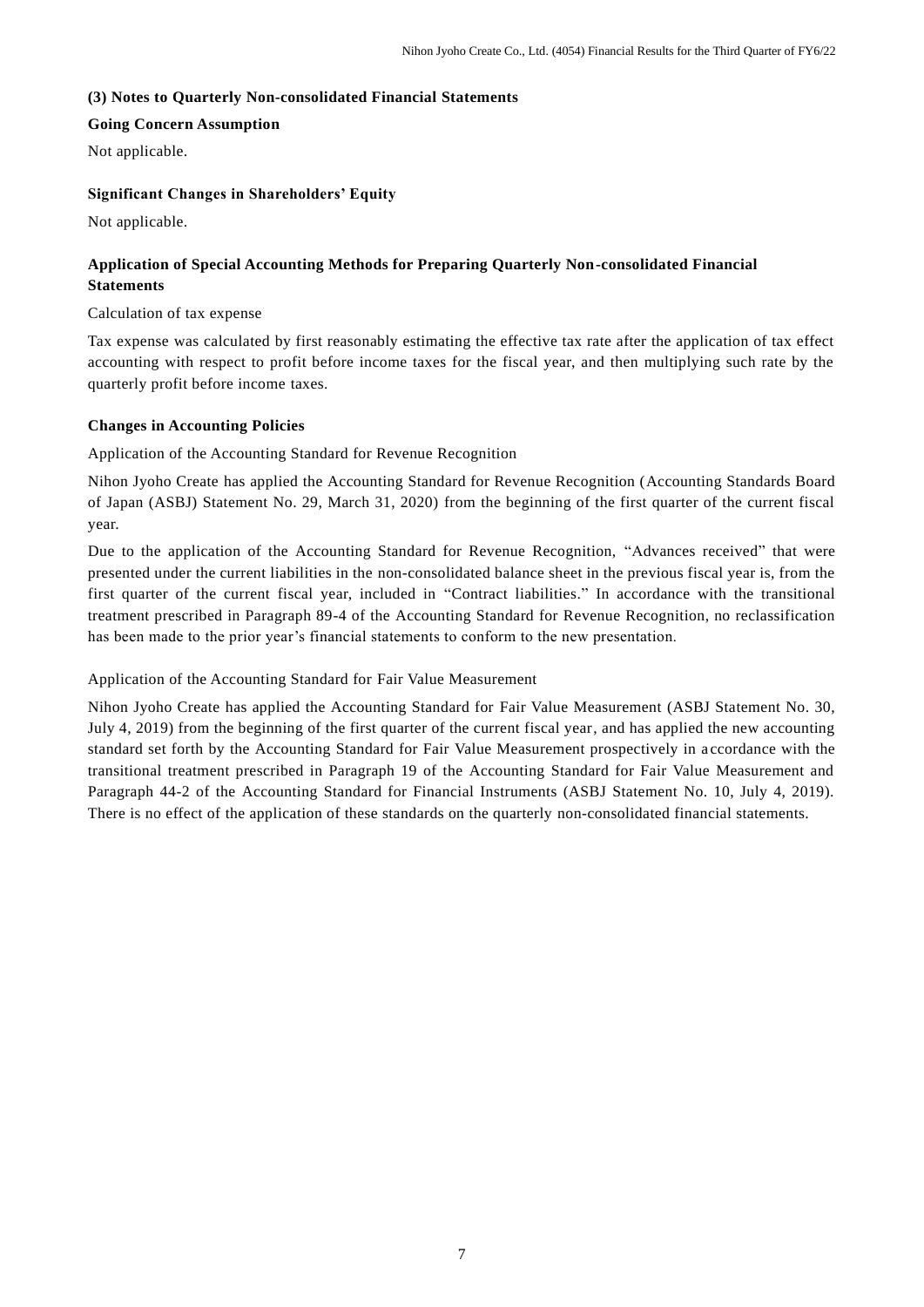### **Subsequent Events**

Purchase of Stock and Simple Exchange of Stock for the Acquisition of RealNetPro

The Nihon Jyoho Create Board of Directors approved a resolution on April 25, 2022 to purchase part of the stock of RealNetPro Co., Ltd. in order to make this company a subsidiary. Following the purchase of this stock, Nihon Jyoho Create will conduct a simple exchange of stock that will make RealNetPro a wholly owned subsidiary. On April 25, 2022, Nihon Jyoho Create concluded an agreement with RealNetPro for stock purchase and simple exchange of stock. In accordance with the provisions of Article 796 Paragraph 2 of the Companies Act, by using the procedure for a simple exchange of stock, Nihon Jyoho Create plans to conduct the exchange of stock without the approval of a resolution for this exchange at a shareholders meeting.

1. Summary of the business combination

(1) Profile of RealNetPro

| Name       | RealNetPro Co., Ltd.                   |
|------------|----------------------------------------|
| Activities | Software development, sale and support |

(2) Purpose of making RealNetPro a wholly owned subsidiary

Nihon Jyoho Create and RealNetPro operate in the same business domain, which involves the provision of cloud business support services for the digital transformation of the real estate industry. Since its inception in 2008, RealNetPro has been a nationwide source of business support for the real estate industry by providing ReaPro, which links property management companies and real estate brokers. As of April 2022, 2,753 property management companies and 35,192 real estate brokers were registered users of ReaPro.

Nihon Jyoho Create and RealNetPro plan to use their mutually complementary strengths to provide services that further increase the speed of the digital transformation of the real estate industry.

- (3) Business combination dates
- 1) Purchase of stock: May 25, 2022 (tentative)
- 2) Exchange of stock: June 27, 2022 (tentative)
- (4) Legal format for business combination

Purchase of stock and exchange of stock making RealNetPro a wholly owned subsidiary of Nihon Jyoho Create.

- 1) Purchase of stock: Purchase with cash payment
- 2) Exchange of stock: Simple exchange of stock using Nihon Jyoho Create common stock (Nihon Jyoho Create plans to purchase treasury shares and then use these treasury shares for the allocation of stock for the exchange of stock.)
- (5) Name after the business combination
- No change after the business combination
- (6) Percentage of RealNetPro voting rights to be acquired

| Pct, before the business combination                         | $-9/2$  |
|--------------------------------------------------------------|---------|
| Pct. after the cash purchase of stock                        | 80.00%  |
| Pct. after additional acquisition using an exchange of stock | 20.00%  |
| Pct. after the purchase and exchange of stock                | 100.00% |

(7) Basis for the determination of the acquiring company

Nihon Jyoho Create will make RealNetPro a wholly owned subsidiary by acquiring 100% of RealNetPro stock through a cash purchase and exchange of stock.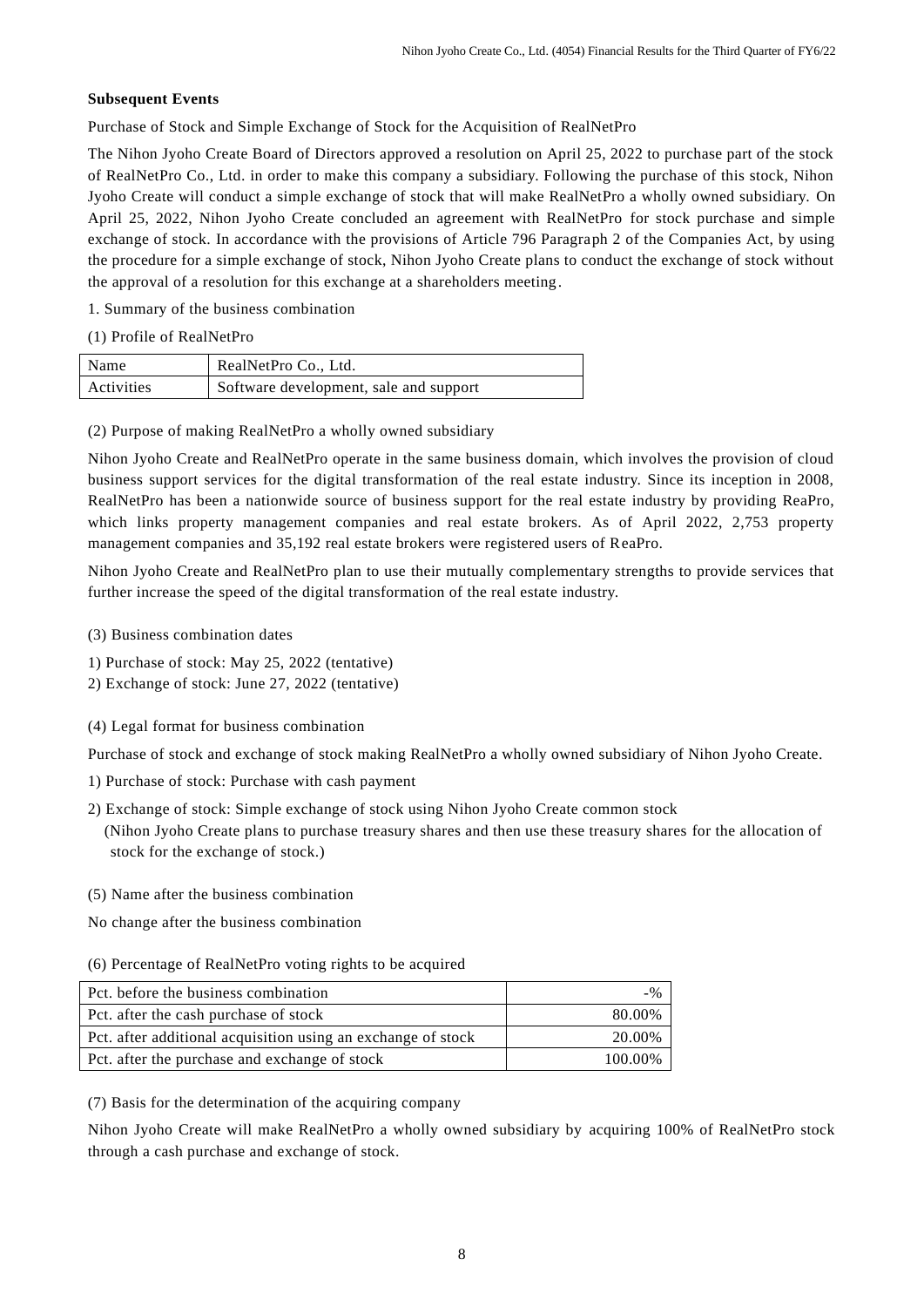### 2. Acquisition cost and payments

| Acquisition payment $-$ Cash                                                                                  | $1,353$ million yen |
|---------------------------------------------------------------------------------------------------------------|---------------------|
| Acquisition payment – Market value of Nihon Jyoho Create<br>common stock to be used for the exchange of stock | 338 million yen     |
| Total acquisition cost                                                                                        | 1,692 million yen   |

3. Exchange ratio and calculation method for classes of stock

(1) Exchange ratio for classes of stock

For the exchange of stock, Nihon Jyoho Create will exchange its common stock for the RealNetPro common stock of shareholders registered as RealNetPro shareholders immediately prior to the time that Nihon Jyoho Create completes the acquisition of all shares issued by RealNetPro. The number of shares held by RealNetPro shareholders will be multiplied by the exchange ratio calculated as follows to determine the number of shares of Nihon Jyoho Create stock that will be received.

Nihon Jyoho Create plans to purchase treasury shares and then use these treasury shares for the allocation of stock for the exchange of stock.

Ratio for the exchange of stock = 56,400 yen / Average price of Nihon Jyoho Create common stock

## (2) Method used to calculate the exchange ratio

The price of RealNetPro common stock cannot be determined by using the market stock price method because this company is privately owned. Furthermore, the market stock price method and the comparable listed company method cannot be used because there are no comparable listed companies. The source of the value of RealNetPro stock is the company's ability to generate earnings in the future. As a result, the discounted cash flow method, rather than the net asset method using adjusted book values, was used to calculate the value of RealNetPro stock in order to reflect the value of the company's ability to generate future earnings from its business activities.

Nihon Jyoho Create asked M&A Research Institute Inc., which is an independent third party that is not a related party of Nihon Jyoho Create or RealNetPro, and does not have any relationship of interest with the two companies, to calculate the value of RealNetPro stock. The resulting value determined by M&A Research Institute (between 1,307,727 thousand yen and 2,012,838 thousand yen) was used as the basis for discussions by Nihon Jyoho Create and RealNetPro to determine the value by taking into consideration the financial condition, assets, outlook for performance and all other applicable factors involving Re alNetPro.

4. Major expenses associated with the acquisition of stock

Advisory expenses, etc.: 86 million yen (approximate)

5. Goodwill, cause of goodwill, and amortization method and period

Items concerning goodwill have not yet been determined.

6. Assets, liabilities and major items received on the business combination date This information has not yet been confirmed.

7. Procurement of funds and payment method for the business combination

Nihon Jyoho Create plans to use internal funds for business combination payments.